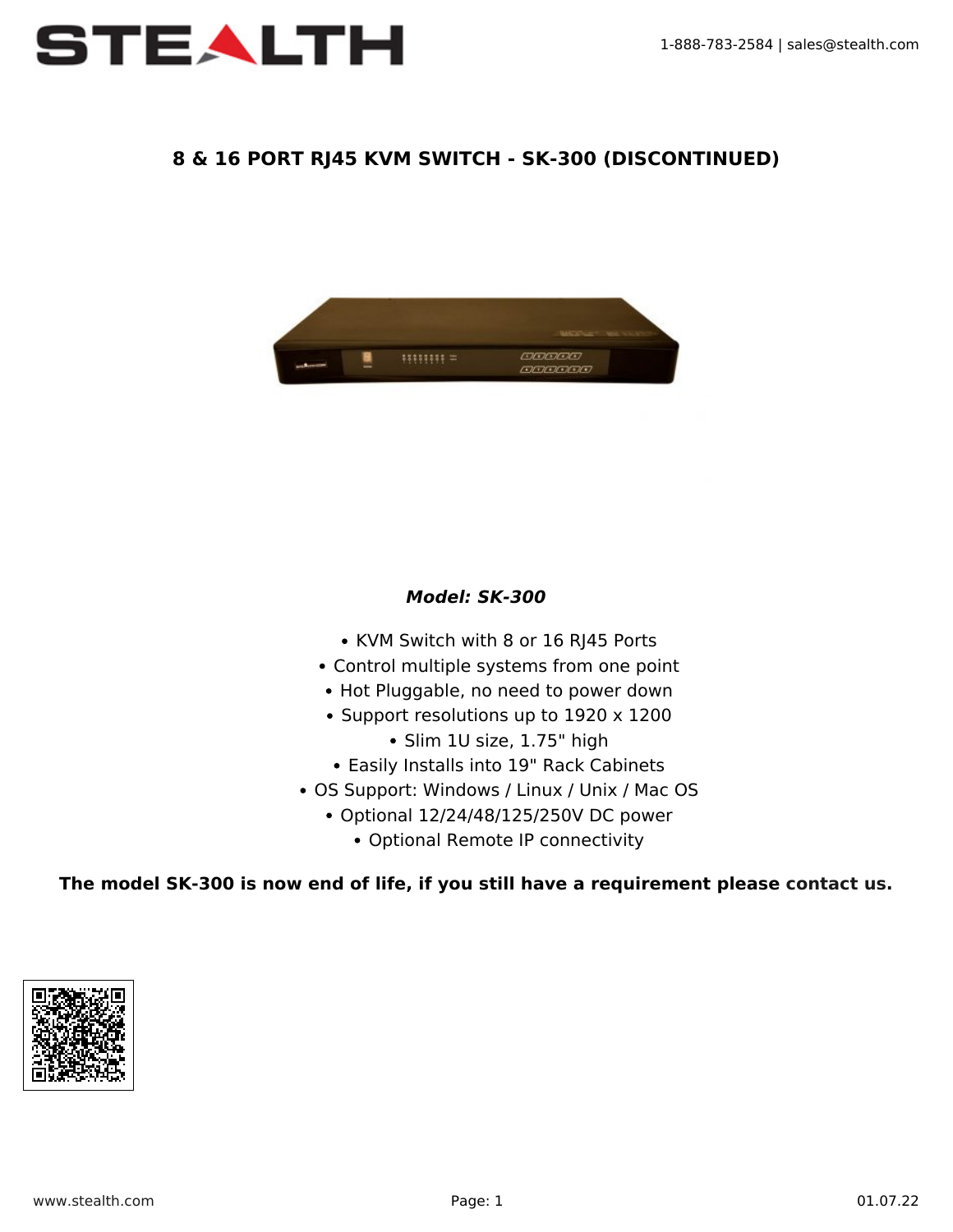

## **GALLERY IMAGES**







## **PRODUCT DESCRIPTION**

#### **Manage your Rack Space with 8 or 16 Ports KVM Switch**

The Stealth SK-300 KVM Switch has a slim 1U form factor to help administrators manage, expand, control, and simplify your data center while being cost efficient. Control up to 16 Computers or Servers from a single Keyboard, Video and Mouse (KVM) console.

To simplify switching and control, the SK-300 is equipped with an OSD (On-Screen-Display) menu and ability to switch targets via a Hot Key sequences. The SK-300 series supports up to 1920 x 1200 resolution and is Hot Pluggable - Add PCs or remove connected PCs for maintenance without powering down the USB KVM switch or PCs. Through the use of the RJ45 connections you can easily change the interface type and not be bound by traditional cable limits. Further being able to control your devices remotely through our Remote IP connectivity - no longer bound to being onsite to see the traditional console of your servers.

The KVM Switch measures only 1.75 inches or 1U in height providing a significant cost savings by using less rack space.

Optional DC Power inputs of 12/24/48/125/250V are configurable for your custom solution. Also available as an option, Remote IP connectivity, easily access your KVM from from any location.

Stealth also provides additional [KVM](https://www.stealth.com/ruggedlcds/flatracklcds/kvm-models-with-db-15-ports/) & [Cat6 KVM](https://www.stealth.com/ruggedlcds/flatracklcds/kvm-models-with-cat6-ports/) Drawers with a range of LCD sizes, Widescreen, and various video inputs.